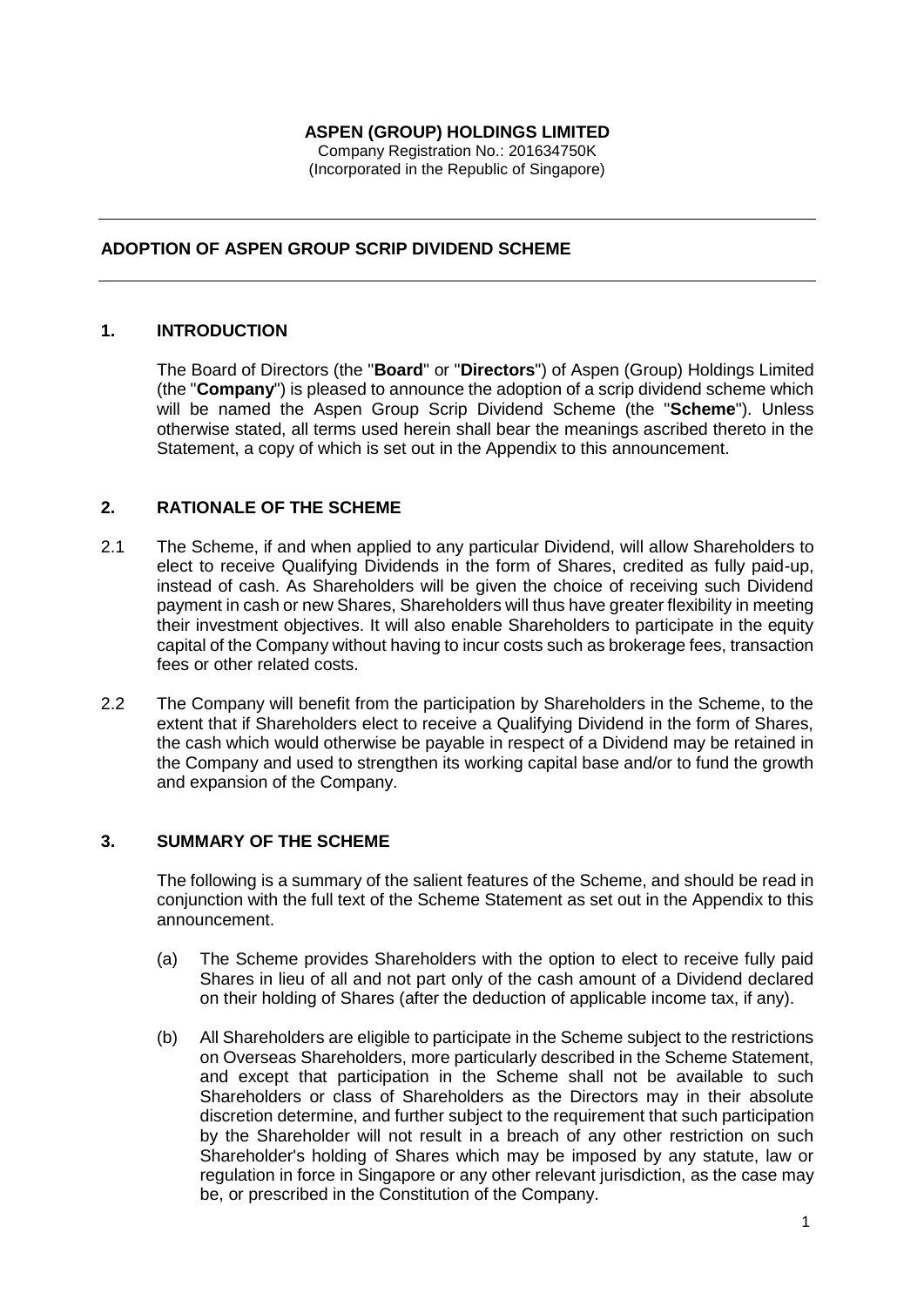- (c) Shareholders may elect to participate in respect of all of their holding of Shares for any Qualifying Dividend.
- (d) The Directors may, in their absolute discretion, determine that the Scheme will apply to any particular Dividend. An announcement will be made by the Company as soon as practicable following the determination by the Directors that the Scheme is to apply to a particular Dividend, and in any event, by no later than the next Market Day immediately following the Books Closure Date in respect of that particular Dividend. Unless the Directors have determined that the Scheme will apply to any particular Dividend, the Dividend concerned will be paid in cash to the Shareholders in the usual manner.
- (e) Shares allotted and issued under the Scheme will rank *pari passu* in all respect with the Shares then in issue save only as regards participation in the Qualifying Dividend which is subject of the election (including the right to make any election pursuant to the Scheme) or any other distributions, bonuses or rights paid, made, declared or announced prior to or contemporaneous with the payment or declaration of the Qualifying Dividend which is subject of the election, unless the Directors shall otherwise specify.
- (f) Shareholders participating in the Scheme will receive, at or about each dividend payment date, statements setting out, *inter alia*, the number of Shares allotted to them under the Scheme.
- (g) The Directors shall have full power to make such provisions as they think fit where the number of Shares calculated in accordance with the above formula becomes attributable in fractions, including provisions as to rounding, or whereby fractional entitlements are otherwise dealt with in such manner as they may deem fit in the interests of the Company and which are acceptable to the SGX-ST.

# **4. HOW TO PARTICIPATE**

- 4.1 Participation in the Scheme is optional and not transferable.
- 4.2 A Shareholder wishing to receive Shares in respect of any Qualifying Dividend to which a notice of election ("**Notice of Election**") received by him relates should complete the Notice of Election and return it to the Company at the address indicated on the Notice of Election or, if the Shareholder is a Depositor, to CDP.
- 4.3 A Shareholder receiving two (2) or more Notices of Election and wishing to receive Shares in respect of all of his entitlement to the Qualifying Dividend in respect of all his holding of Shares must complete all Notices of Election received by him and return the completed Notices of Election to the Company and/or CDP, as the case may be.
- 4.4 To be effective in respect of any Qualifying Dividend to which a Notice of Election relates, such duly completed Notice of Election must be received by the Company or, as the case may be, CDP, no later than the date to be specified by the Directors in respect of that Qualifying Dividend.
- 4.5 Shareholders will receive the Qualifying Dividend in cash if they fail to elect to participate in the Scheme.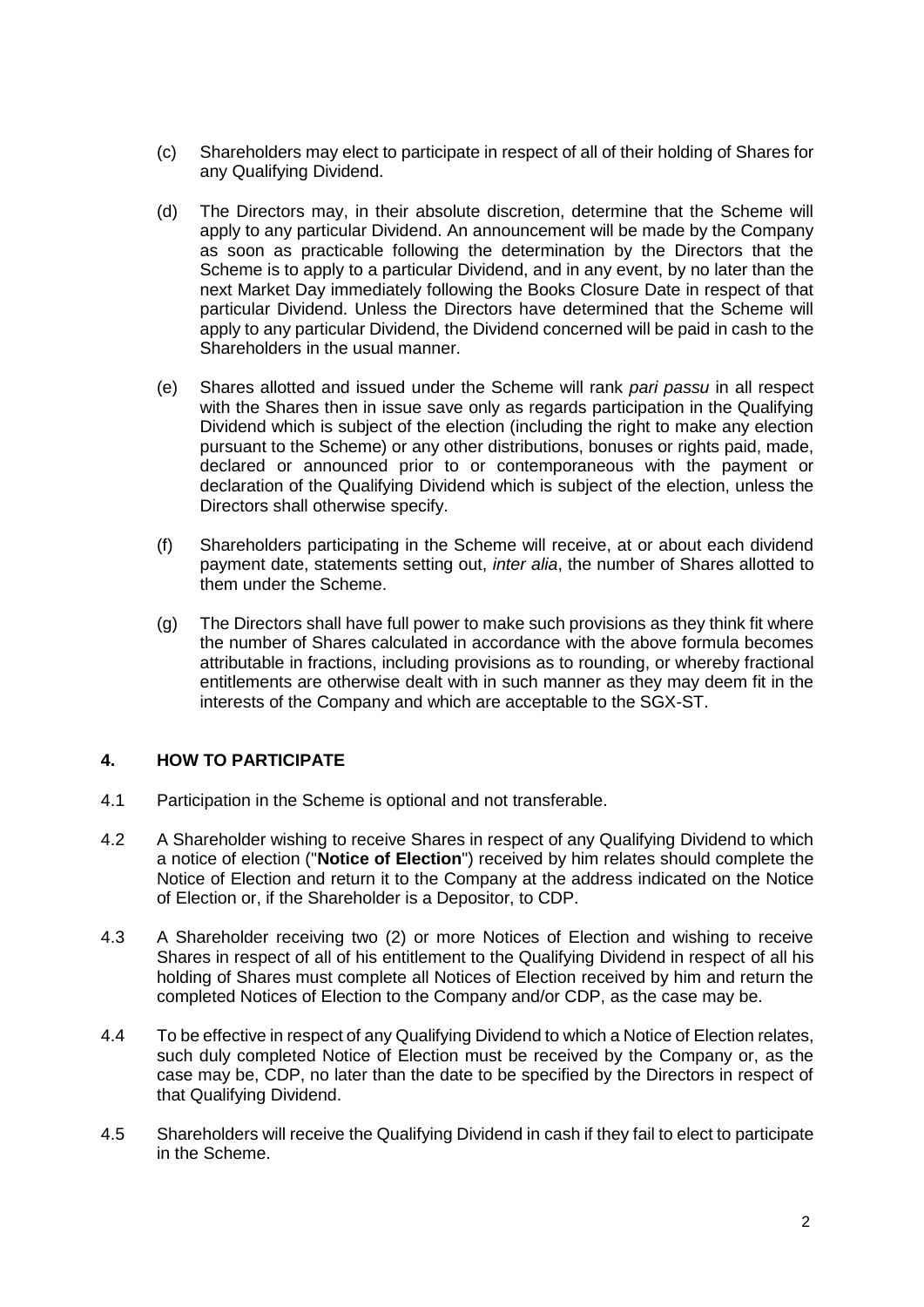4.6 Shareholders do not need to take any action if they wish to receive their entitlement to the Qualifying Dividend in cash.

## **5. NOTE TO SHAREHOLDERS**

#### No known tax advantage for electing to participate in the Scheme

- (a) The Company takes no responsibility for the taxation liabilities of Participating Shareholders or the tax consequences of any election made by Shareholders. As individual circumstances and laws vary considerably, specific taxation advice should be obtained by Shareholders if required.
- (b) Without prejudice to the foregoing paragraph, as a general indication, however, it is understood that as at the date hereof, under tax legislation in Singapore, a Shareholder's Singapore tax liability in relation to the Dividends received will not alter, nor is there any tax advantage to be gained, by reason of having elected to participate in the Scheme.

#### Participating Shareholders may receive odd lots

The Shares are currently traded in board lots of 100 Shares. A Shareholder who elects to receive Shares in lieu of the whole cash amount of the Qualifying Dividend may receive such Shares in odd lots. Shareholders who receive odd lots of Shares and who wish to trade such odd lots on the SGX-ST should do so on the Unit Share Market of the SGX-ST, which allows for trading of odd lots with a minimum of one share.

#### Eligibility of Overseas Shareholders

For practical reasons and to avoid any violation of securities laws applicable in countries outside Singapore where Shareholders may have their registered addresses, the Scheme will not be offered to Overseas Shareholders, unless the Directors determine otherwise. No Overseas Shareholder shall have any claims whatsoever against the Company, the Company's share registrar, CDP or any of their respective agents as a result of the Scheme not being offered to such Overseas Shareholder.

Unless the Directors determine otherwise, Overseas Shareholders who receive or come to have in their possession the Scheme Statement and/or a Notice of Election may not treat the same as an invitation to them and are advised to inform themselves of, and to observe, any prohibitions and restrictions, and to comply with any applicable laws and regulations relating to the Scheme as may be applicable to them.

Overseas Shareholders who wish to be eligible to participate in the Scheme should provide an address in Singapore for the service of the notices and documents by notifying the Company or, if the Overseas Shareholder is a Depositor, the CDP, not later than five (5) Market Days prior to the Book Closure Date. Depositors should note that all correspondence and notices will be sent to their last registered addresses with CDP.

#### Shareholders to note obligations under the Take-over Code

The attention of Shareholders is drawn to Rule 14 of the Take-over Code. In particular, a Shareholder should note that he may be under an obligation to extend a mandatory take-over offer for the Company, if: -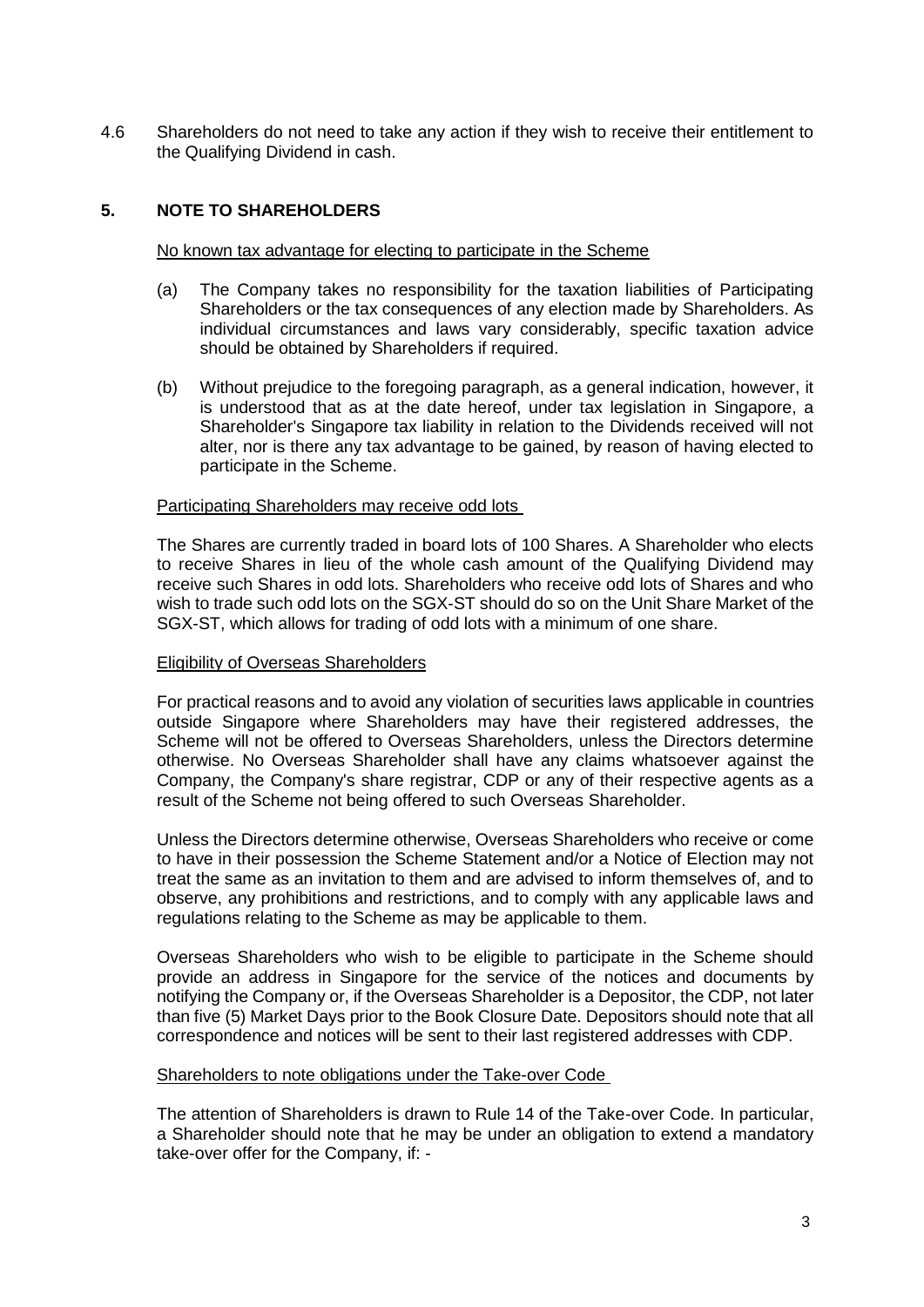- (a) he acquires, by participating in the Scheme in relation to any Qualifying Dividend, whether at one time or different times, Shares which (taken together with Shares held or acquired by him or persons acting in concert with him) carry 30% or more of the voting rights of the Company; or
- (b) he, together with persons acting in concert with him, holds not less than 30% but not more than 50% of the voting rights of the Company and he, or any person acting in concert with him, acquires in any period of six (6) months additional Shares carrying more than 1% of the voting rights of the Company by participating in the Scheme in relation to any Qualifying Dividend or otherwise.

The statements herein do not purport to be a comprehensive or exhaustive description of all the relevant provisions of, or all implications that may arise under, the Take-over Code. Shareholders who are in doubt as to whether they would incur any obligation to make a mandatory offer under the Take-over Code as a result of any acquisition of Shares through their participation in the Scheme are advised to consult their professional advisers and/or the Securities Industry Council at the earliest opportunity.

## **6. APPROVALS FOR THE PURPOSES OF IMPLEMENTING THE SCHEME**

## Shareholders' approval for issue of new Shares

The Constitution allows Shareholders to elect to receive Dividends in the form of new Shares, credited as fully paid-up, in lieu of cash.

Pursuant to Rule 861(1) of the SGX-ST Listing Manual Section B: Rules of Catalist ("**Listing Manual**"), an announcement must be made by an issuer if it wishes to implement a scrip dividend scheme which enables shareholders to elect to receive shares in lieu of the cash amount of any dividend. The Listing Manual does not require the adoption of the Scheme to be approved by Shareholders.

The allotment and issue of new Shares pursuant to the Scheme is subject to the approval of the Shareholders. The authority to issue new Shares under the Scheme may be in the form of specific Shareholders' approval pursuant to Section 161 of the Act or the Company may otherwise rely on a valid general mandate granted by the Shareholders to the Directors pursuant to Section 161 of the Act and Rule 806 of the Listing Manual.

#### Approval for listing and quotation of new Shares on the SGX-ST

In compliance with Appendix 8E of the Listing Manual, the Company will from time to time submit an additional listing application to the SGX-ST for the admission to the Official List of the SGX-ST of such new Shares as may be issued by the Company for the purposes of, in connection with or where contemplated by the Scheme, and for the listing and quotation of such new Shares on the Catalist Board of the SGX-ST, at such time(s) as may be appropriate and determined by the Company. It should be noted that the approval of the SGX-ST should not be taken as an indication of the merits of the Scheme, the new Shares, the Company and/or its subsidiaries. The Company will announce the outcome of any such application as may be appropriate in accordance with the Listing Manual.

It should be noted that the Company is unable to represent, warrant or give any assurance that the approval for the listing and quotation of the new Shares will be granted by the SGX-ST. In such event that new Shares cannot be issued by the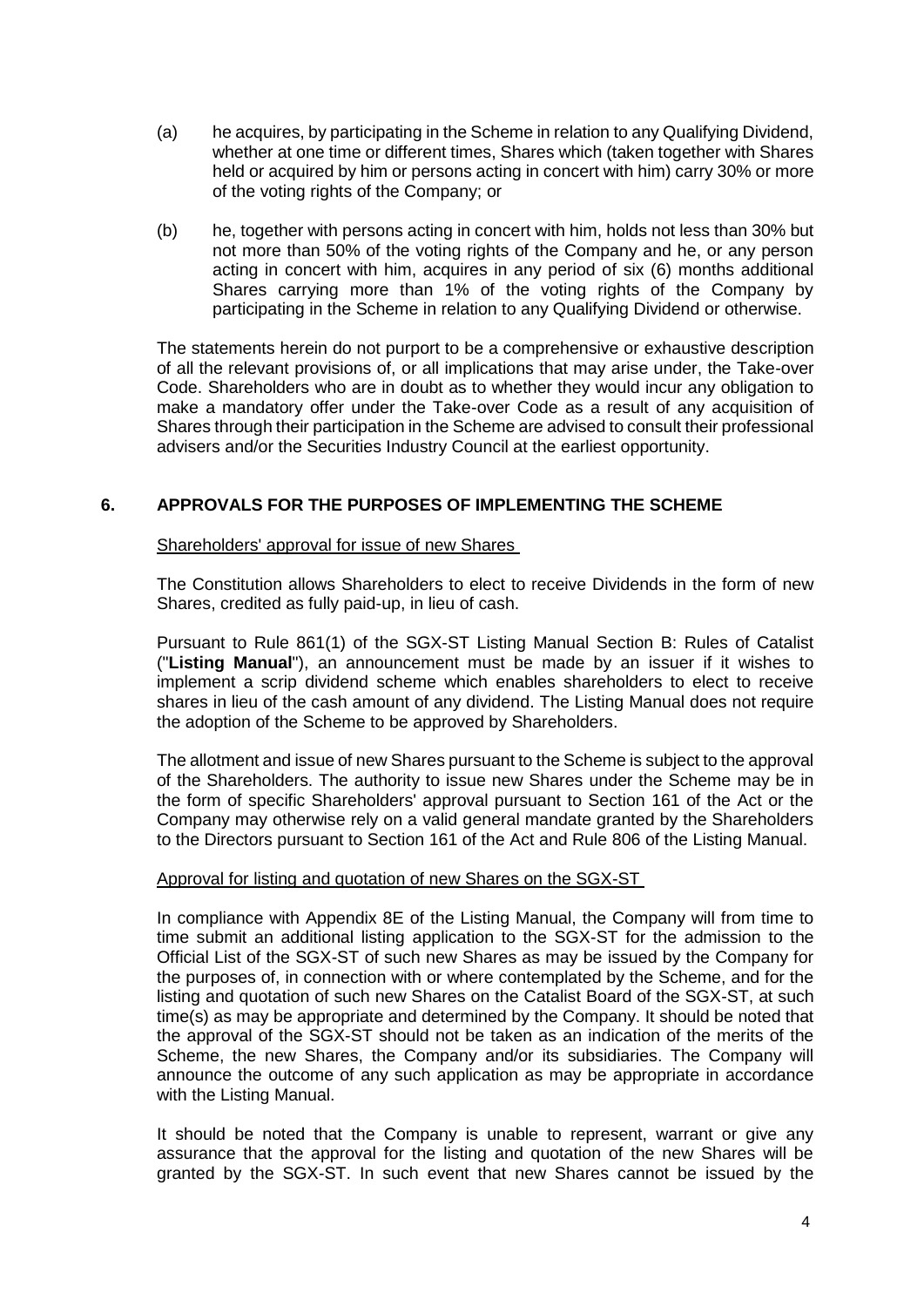Company or listed and quoted on the SGX-ST, appropriate steps will be taken by the Company for the relevant Shareholders to receive the Dividend in cash.

## **BY ORDER OF THE BOARD**

Aspen (Group) Holdings Limited

Dato' Murly Manokharan President & Group Chief Executive Officer 18 November 2019

This announcement has been prepared by the Company and its contents have been reviewed by the Company's sponsor, PrimePartners Corporate Finance Pte. Ltd. (the "Sponsor") in accordance with Rules 226(2)(b) and 753(2) of the Singapore Exchange Securities Trading Limited (the "SGX-ST") Listing Manual Section B: Rules of Catalist.

\_\_\_\_\_\_\_\_\_\_\_\_\_\_\_\_\_\_\_\_\_\_\_\_\_\_\_\_\_\_\_\_\_\_\_\_\_\_\_\_\_\_\_\_\_\_\_\_\_\_\_\_\_\_\_\_\_\_\_\_\_\_\_\_\_\_\_\_\_\_\_\_\_\_\_

This announcement has not been examined or approved by the SGX-ST. The SGX-ST assumes no responsibility for the contents of this announcement, including the correctness of any of the statements or opinions made or reports contained in this announcement.

The contact person for the Sponsor is Ms. Jennifer Tan, Associate Director, Continuing Sponsorship (Mailing Address: 16 Collyer Quay, #10-00 Income at Raffles, Singapore 049318 and E-mail: sponsorship@ppcf.com.sg).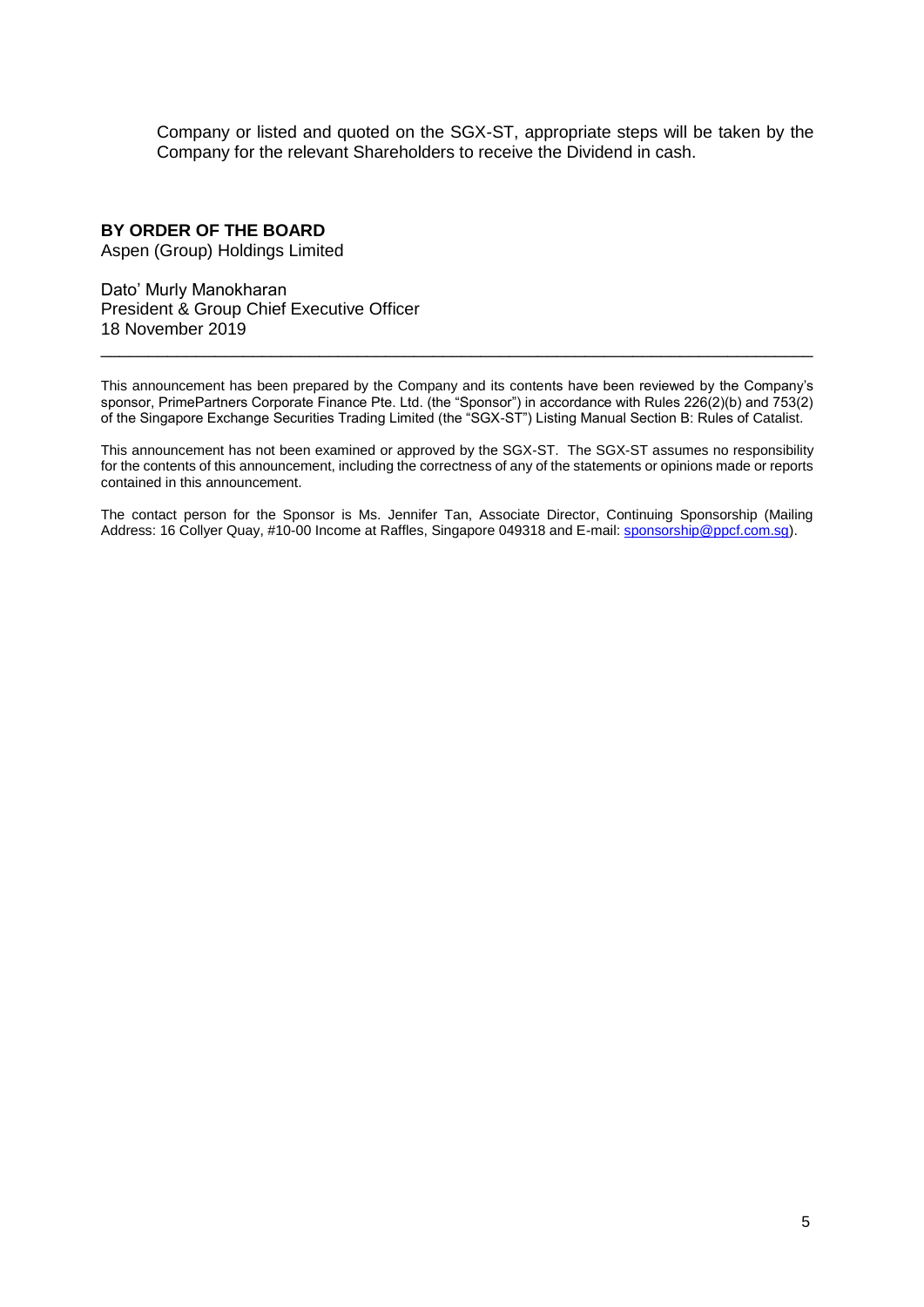# **ASPEN (GROUP) HOLDINGS LIMITED**

**(Company Registration No. 201634750K)**

# **APPENDIX – ASPEN GROUP SCRIP DIVIDEND SCHEME STATEMENT**

## **1. SCRIP DIVIDEND SCHEME STATEMENT**

This Scrip Dividend Scheme Statement (the "**Statement**") contains the terms and conditions of the Aspen Group Scrip Dividend Scheme (the "**Scrip Dividend Scheme**") under which persons registered in the Register of Members of Aspen Group (the "**Company**"), or, as the case may be, the Depository Register (as defined below) as the holders of fully paid ordinary shares in the Company (the "**Shareholders**") may elect to receive fully paid ordinary shares in the capital of the Company (the "**Shares**") in lieu of the cash amount of any dividend (including any interim, final, special or other dividend) which is declared on the Shares held by them (after the deduction of applicable income tax, if any).

The SGX-ST (as defined below) assumes no responsibility for the content of this Statement, including the accuracy or correctness of any statements or opinions made or reports contained in this Statement.

#### **2. SUMMARY OF MAIN FEATURES**

The Scrip Dividend Scheme provides Shareholders with the option to elect to receive Shares in lieu of the cash amount of any dividend (including any interim, final, special or other dividend) (the "**Dividend**") declared on their holding of Shares (after the deduction of applicable income tax, if any).

Under the present law in Singapore, there is no brokerage, stamp duty or other transaction costs payable on Shares allotted and issued under the Scrip Dividend Scheme.

All Shareholders are eligible to participate in the Scrip Dividend Scheme subject to the restrictions on Overseas Shareholders (as defined below), more particularly described below and except for such other Shareholders or class of Shareholders as the directors of the Company (the "**Directors**") may in their absolute discretion decide.

Shareholders may elect to participate in respect of all and not part only of their holding of Shares to which each Notice of Election (as defined below) relates in respect of any Qualifying Dividend (as defined below). Shareholders receiving more than one Notice of Election may elect to participate in respect of their holding of Shares to which one Notice of Election relates and elect not to participate in respect of their holding of Shares to which any other Notice of Election relates.

The Directors may, in their absolute discretion, determine that the Scrip Dividend Scheme will apply to any particular Dividend. An announcement will be made by the Company as soon as practicable following the determination by the Directors that the Scrip Dividend Scheme is to apply to a particular Dividend, and in any event, by no later than the next Market Day (as defined below) immediately following the Books Closure Date (as defined below) in respect of the particular Dividend. Unless the Directors have determined that the Scrip Dividend Scheme will apply to any particular Dividend, the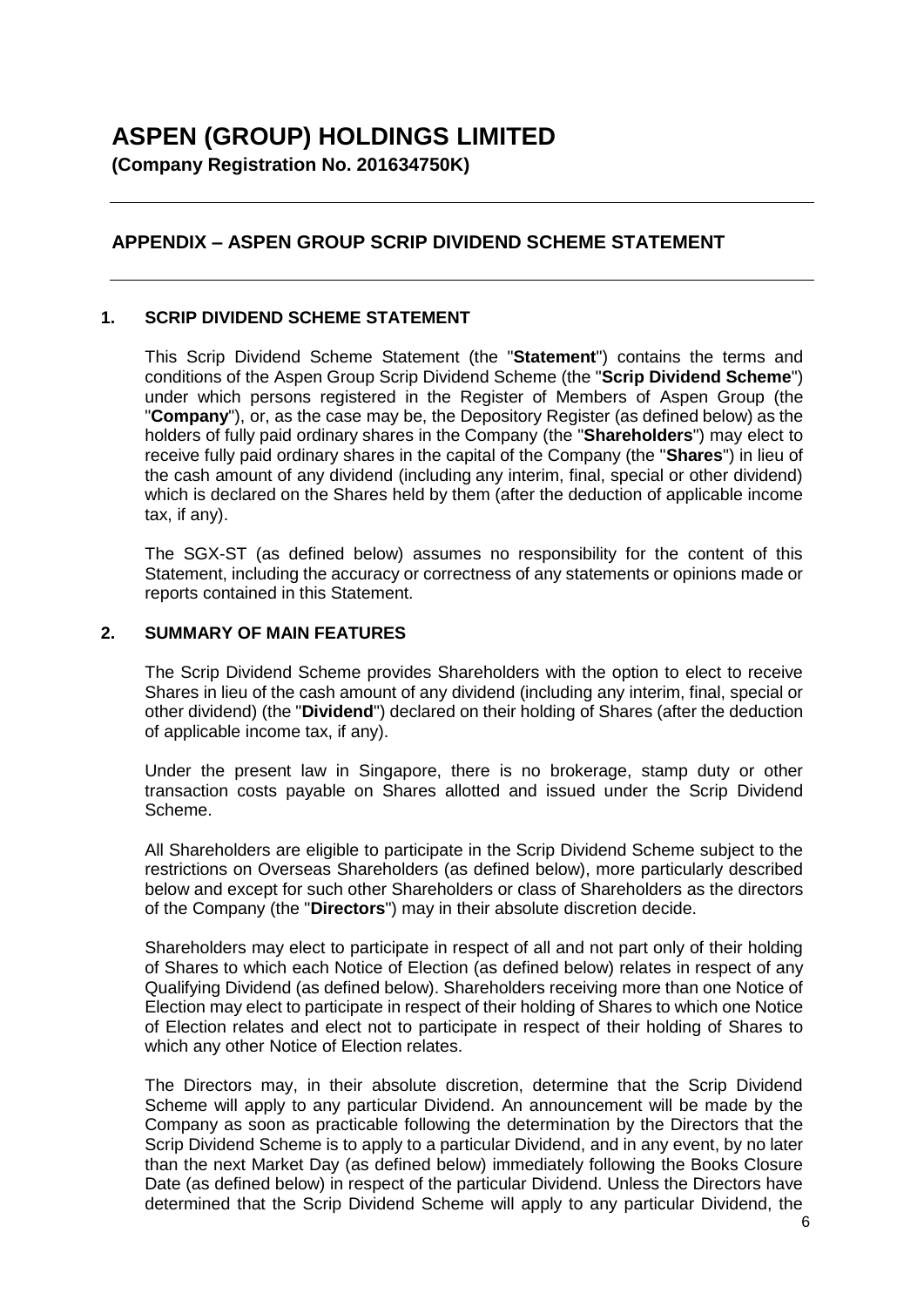Dividend concerned will be paid in cash to the Shareholders in the usual manner.

Shares allotted and issued under the Scrip Dividend Scheme will rank *pari passu* in all respects with the Shares then in issue save only as regards participation in the Qualifying Dividend which is the subject of the election (including the right to make any election pursuant to the Scrip Dividend Scheme) or any other distributions, bonuses or rights paid, made, declared or announced prior to or contemporaneous with the payment or declaration of the Qualifying Dividend which is the subject of the election, unless the Directors shall otherwise specify.

Shareholders participating in the Scrip Dividend Scheme will receive, at or about each dividend payment date, statements setting out, inter alia, the number of Shares allotted to them under the Scrip Dividend Scheme.

Shareholders will receive the Qualifying Dividend in cash if they do not elect to participate in the Scrip Dividend Scheme. Shareholders need not take any action if they wish to receive their entitlement to the Qualifying Dividend in cash.

## **3. HOW TO PARTICIPATE**

Participation in the Scrip Dividend Scheme is optional.

A Shareholder wishing to receive new Shares in respect of any Qualifying Dividend to which a Notice of Election received by him relates should complete the Notice of Election and return it to the Company at the address indicated on the Notice of Election or, if the Shareholder is a Depositor (as defined below), to CDP.

A Shareholder receiving more than one Notice of Election and wishing to receive new Shares in respect of all of his entitlement to the Qualifying Dividend in respect of all of his holding of Shares must complete all Notices of Election received by him and return the completed Notices of Election to the Company and/or CDP, as the case may be.

To be effective in respect of any Qualifying Dividend to which a Notice of Election relates, such duly completed Notice of Election must be received by the Company or (as the case may be) CDP no later than the date to be specified by the Directors in respect of that Qualifying Dividend.

## **4. TERMS AND CONDITIONS OF THE SCHEME**

## **4.1 Establishment**

The Scrip Dividend Scheme has been established by the Directors of the Company.

## **4.2 Definition of the Scheme**

In the terms and conditions of the Scheme ("**Terms and Conditions**"), the following definitions apply throughout unless otherwise stated:

"**Act**" shall mean the Companies Act, Chapter 50 of Singapore;

"**Books Closure Date**" shall mean the date to be determined by the Directors on which the Register of Members and transfer books of the Company will be closed for the purpose of determining the entitlements of Shareholders to a Dividend;

"**CDP**" shall mean The Central Depository (Pte) Limited;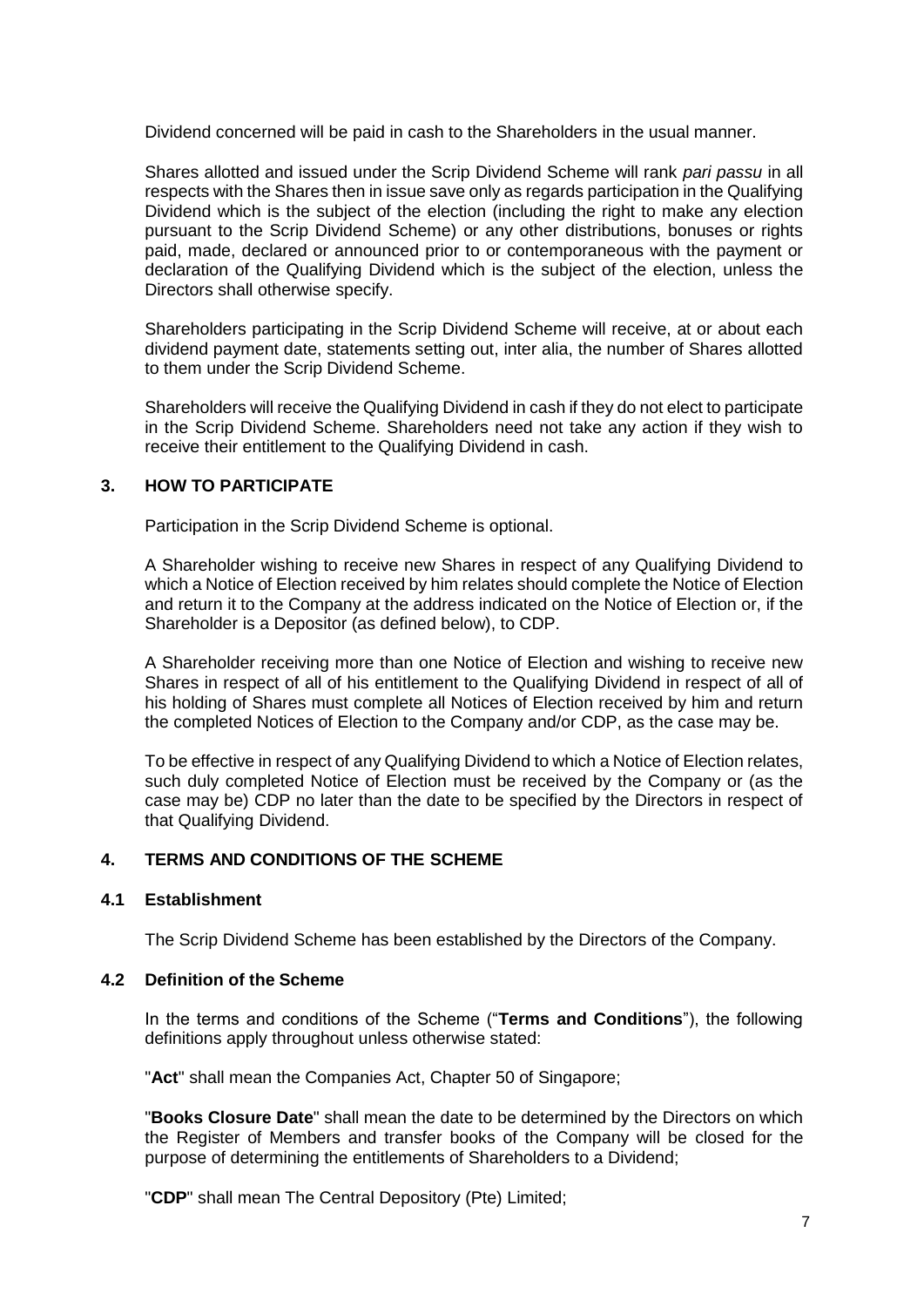"**Constitution**" shall mean the Constitution of the Company in force from time to time;

"**Depositor**", "**Depository Agent**" and "**Depository Register**" shall have the respective meanings ascribed to them in Section 81SF of the Securities and Futures Act, Chapter 289 of Singapore;

"**Market Day**" shall mean a day on which the SGX-ST is open for trading in securities;

"**Notice of Election**" shall have the meaning ascribed to it in paragraph 4.6 of this Statement;

"**Overseas Shareholders**" shall mean Shareholders with registered addresses outside Singapore as at the Books Closure Date and who have not provided to the Company or CDP, as the case may be, not later than five (5) Market Days prior to the Books Closure Date, addresses in Singapore for the service of notices and documents;

"**Participating Shareholder**" shall have the meaning ascribed to it in paragraph 4.5 of this Statement;

"**Participating Shares**" shall have the meaning ascribed to it in paragraph 4.5 of this Statement;

"**Price Determination Period**" shall have the meaning ascribed to it in paragraph 4.8 of this Statement;

"**Qualifying Dividend**" shall mean a Dividend to which the Scrip Dividend Scheme applies, as determined by the Directors and as provided below;

"**Relevant Amount**" shall have the meaning ascribed to it in paragraph 4.8 of this Statement;

"**Shares**" shall mean ordinary shares in the capital of the Company;

"**SGX-ST**" shall mean Singapore Exchange Securities Trading Limited;

"**S\$**" means Singapore dollars; and

"**Take-over Code**" shall mean the Singapore Code on Take-overs and Mergers, as amended or modified from time to time.

## **4.3 Eligibility**

All Shareholders are eligible to participate in the Scrip Dividend Scheme, subject to the restrictions on Overseas Shareholders, more particularly described below, and except that participation in the Scrip Dividend Scheme shall not be available to such Shareholders or class of Shareholders as the Directors may in their absolute discretion determine, and further subject to the requirement that such participation by the Shareholder will not result in a breach of any other restriction on such Shareholder's holding of Shares which may be imposed by any statute, law or regulation in force in Singapore or any other relevant jurisdiction, as the case may be, or prescribed in the Constitution of the Company.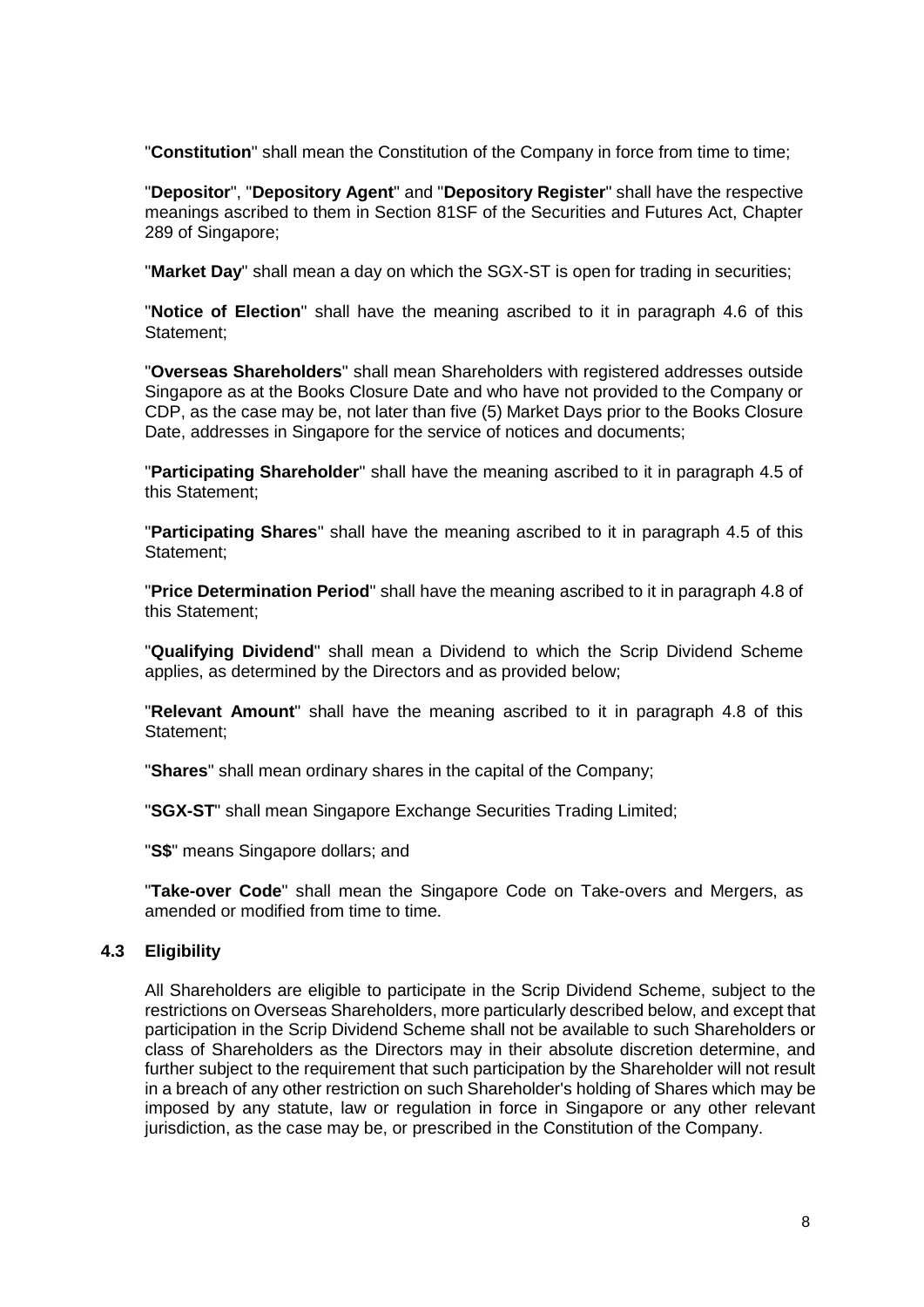## **4.4 Overseas Shareholders**

For practical reasons and to avoid any violation of securities laws applicable in countries outside Singapore where Shareholders may have their registered addresses, the Scrip Dividend Scheme will not be offered to Overseas Shareholders, unless the Directors determine otherwise. No Overseas Shareholder shall have any claims whatsoever against the Company, the Company's share registrar, CDP or any of their respective agents as a result of the Scrip Dividend Scheme not being offered to such Overseas Shareholder.

Unless the Directors determine otherwise, Overseas Shareholders who receive or come to have in their possession this Statement and/or a Notice of Election may not treat the same as an invitation to them and are advised to inform themselves of, and to observe, any prohibitions and restrictions, and to comply with any applicable laws and regulations relating to the Scrip Dividend Scheme as may be applicable to them.

Overseas Shareholders who wish to be eligible to participate in the Scrip Dividend Scheme should provide an address in Singapore for the service of the notices and documents by notifying the Company or, if the Overseas Shareholder is a Depositor, the CDP, not later than five (5) Market Days prior to the Book Closure Date. Depositors should note that all correspondence and notices will be sent to their last registered addresses with CDP.

## **4.5 Level of Participation**

A Shareholder may elect to participate in the Scrip Dividend Scheme (the "**Participating Shareholder**") in respect of all and not part only of his holding of Shares as at each Books Closure Date to which each Notice of Election received by him relates for a Qualifying Dividend (the "**Participating Shares**"), except in the case of a Shareholder who is a Depository Agent or nominee company of a bank, merchant bank, stockbroker or other financial institution, holding Shares as custodian, such Depository Agent or nominee company may, at the discretion of the Directors, be allowed to make an election to participate in the Scrip Dividend Scheme in respect of part only of the Shares to which each Notice of Election received by it relates.

## **4.6 Notice of Election to Participate**

The Company will, at its discretion, send to each Shareholder one or more notices of election (in such form as the Directors may approve) (the "**Notice of Election**"). To be effective in respect of any Qualifying Dividend, a Notice of Election must be received by the Company or, in the case of a Notice of Election being submitted by a Shareholder who is a Depositor, by CDP, by the date to be specified by the Directors in respect of that Qualifying Dividend. A Shareholder receiving two (2) or more Notices of Election and wishing to receive Shares in respect of all of his entitlement to the Qualifying Dividend in respect of all his holding of Shares must complete all the Notices of Election received by him and return the completed Notices of Election to the Company and/or CDP, as the case may be. A Notice of Election to participate in the Scrip Dividend Scheme in any other form will not be accepted by the Company or (as the case may be) CDP.

If the personal representative(s) of a deceased Shareholder wish(es) to participate in the Scrip Dividend Scheme in respect of any Qualifying Dividend, the relevant Notices of Election together with such evidence as may be reasonably required by the Company, or as the case may be, CDP to prove the authority of the personal representative(s) to execute such Notices of Election, must be submitted by such personal representative(s) in accordance with these Terms and Conditions.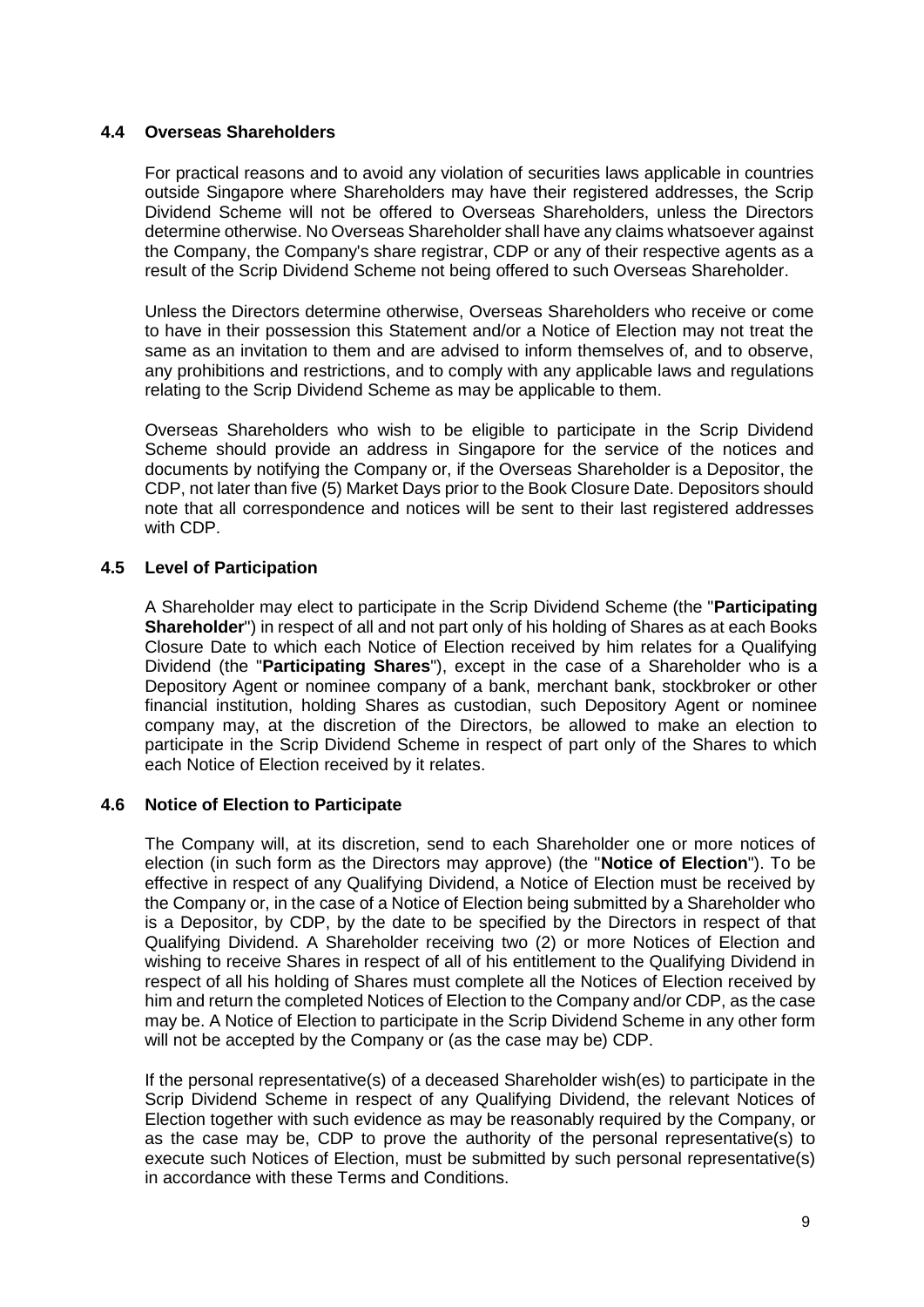A Notice of Election in respect of any Qualifying Dividend shall not, once it has been received by the Company or (as the case may be) CDP, be withdrawn or cancelled.

The Company is under no obligation to correct invalid Notices of Election on behalf of any Shareholder or to provide any reason for rejecting any Notice of Election.

By electing to participate in the Scrip Dividend Scheme, the Participating Shareholder unconditionally:

- (a) warrants to the Company that he has the legal right and full power and authority to participate in the Scrip Dividend Scheme and that his participation in the Scrip Dividend Scheme will not result in a breach of any law or regulation by which he is bound. For practical reasons and to avoid any violation of any law or regulation whether in Singapore or elsewhere, the Directors may in their absolute discretion decide that a Shareholder shall not be eligible to participate in the Scrip Dividend Scheme;
- (b) acknowledges that the Company may at any time determine that the Participating Shareholder's Notice of Election or other form ("**Forms**") is valid, even if the relevant Form is incomplete, contains errors or is otherwise defective;
- (c) acknowledges that the Company may reject any Form;
- (d) acknowledges that the Company has not provided the Participating Shareholder with investment or other advice and that it does not have any obligation to provide any advice in connection with the Scrip Dividend Scheme; and
- (e) agrees to these Terms and Conditions and agrees not to do any act or thing which would be contrary to the intention or purpose of the Scrip Dividend Scheme,

in each case, at all times until termination of the Scrip Dividend Scheme or of the Participating Shareholder's participation in the Scrip Dividend Scheme.

#### **4.7 Extent of Application of Scrip Dividend Scheme to each Dividend**

The Directors may determine, in their absolute discretion, in respect of any Dividend, whether the Scrip Dividend Scheme shall apply to such Dividend. If, in their absolute discretion, the Directors have not determined that the Scrip Dividend Scheme is to apply to a particular Dividend, such Dividend shall be paid in cash to Shareholders notwithstanding their elections under the Scrip Dividend Scheme.

#### **4.8 Share Entitlement**

By electing to participate in the Scrip Dividend Scheme in respect of any Notice of Election received by him, a Shareholder elects in respect of any Qualifying Dividend (after the deduction of applicable income tax, if any) to which such Notice of Election relates to receive Shares in lieu of all and not part only of the cash amount of the Qualifying Dividend.

In respect of any Qualifying Dividend, the number of Shares to be allotted and issued to the Participating Shareholder electing to receive Shares in respect of a Notice of Election shall be calculated in accordance with the following formula:

 $N = S \times D$  ((with no rounding at the numerator) V

Where: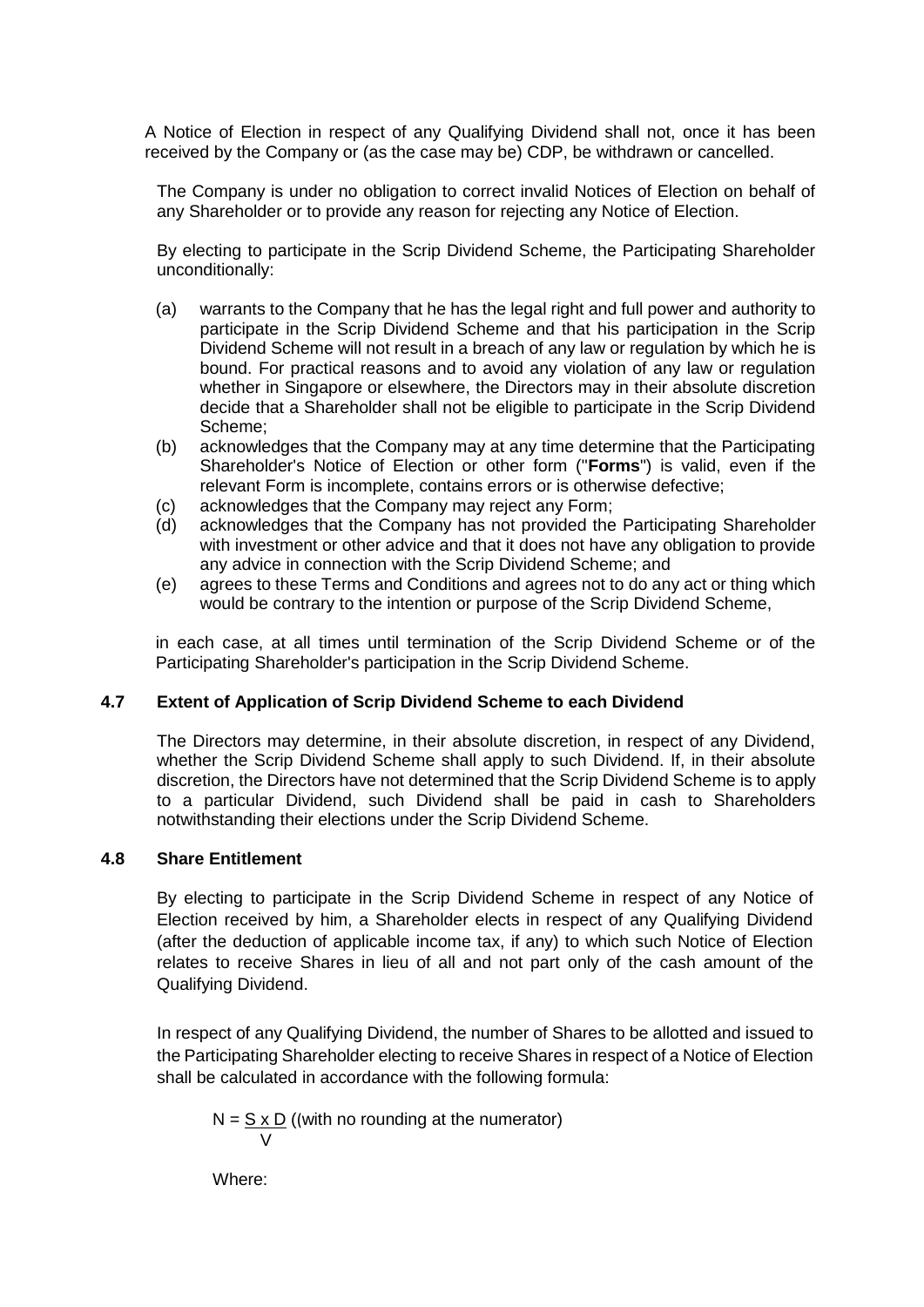"**N**" is the number of new Shares to be allotted and issued as fully paid to the Participating Shareholders in respect of such Notice of Election

"**S**" is the number of Participating Shares held by the Participating Shareholders as at the Books Closure Date to which such Notice of Election relates

"**D**" is the amount of Qualifying Dividend (after deduction of applicable income tax) to which such Notice of Election relates, expressed in Singapore dollars and fractions thereof per Share

"**V**" is the issue price of a Share, which shall for the purpose of calculating the number of new Shares to be allotted and issued as fully paid to Participating Shareholder, pursuant to the Scrip Dividend Scheme, be an amount in Singapore dollars determined by the Directors (the "**Relevant Amount**"), which Relevant Amount shall not be set at more than a 10% discount (or such other discount as may be permitted by the Listing Manual) to, nor shall it exceed, the average of the last dealt prices of a Share on the SGX-ST for each of the Market Days during the period commencing on the day on which the Shares are first quoted exdividend on the SGX-ST after the announcement of the Qualifying Dividend and ending on the Books Closure Date in respect of such Qualifying Dividend (the "**Price Determination Period**"). In the event that there is no trading in the Shares during the Price Determination Period, the Relevant Amount shall not exceed the average of the last dealt prices of a Share on the SGX-ST for each of the Market Days during a period to be determined by the Directors and announced by the Company.

The Directors shall have full power to make such provisions as they think fit where the number of Shares calculated in accordance with the above formula becomes attributable in fractions, including provisions as to rounding, or whereby fractional entitlements are otherwise dealt with in such manner as they may deem fit in the interests of the Company and which are acceptable to the SGX-ST.

A Participating Shareholder may receive odd lots in respect of his Qualifying Dividend to which his Notice of Election relates.

## **4.9 Terms of Allotment**

All Shares allotted under the Scrip Dividend Scheme will be allotted as fully paid. All such Shares shall rank *pari passu* in all respects with all existing Shares then in issue save only as regards participation in the Qualifying Dividend which is the subject of the election (including the right to make any election pursuant to the Scrip Dividend Scheme) or any other distributions, bonuses or rights paid, made, declared or announced prior to or contemporaneous with the payment or declaration of the Qualifying Dividend which is the subject of the election, unless the Directors shall otherwise specify.

Participating Shareholders who are Depositors and who have supplied their CDP account numbers in the Notice of Election will have the Shares credited to their securities accounts maintained with CDP. In other cases, certificates for the Shares will be despatched to Shareholders, at their risk, at their registered addresses in Singapore by ordinary post.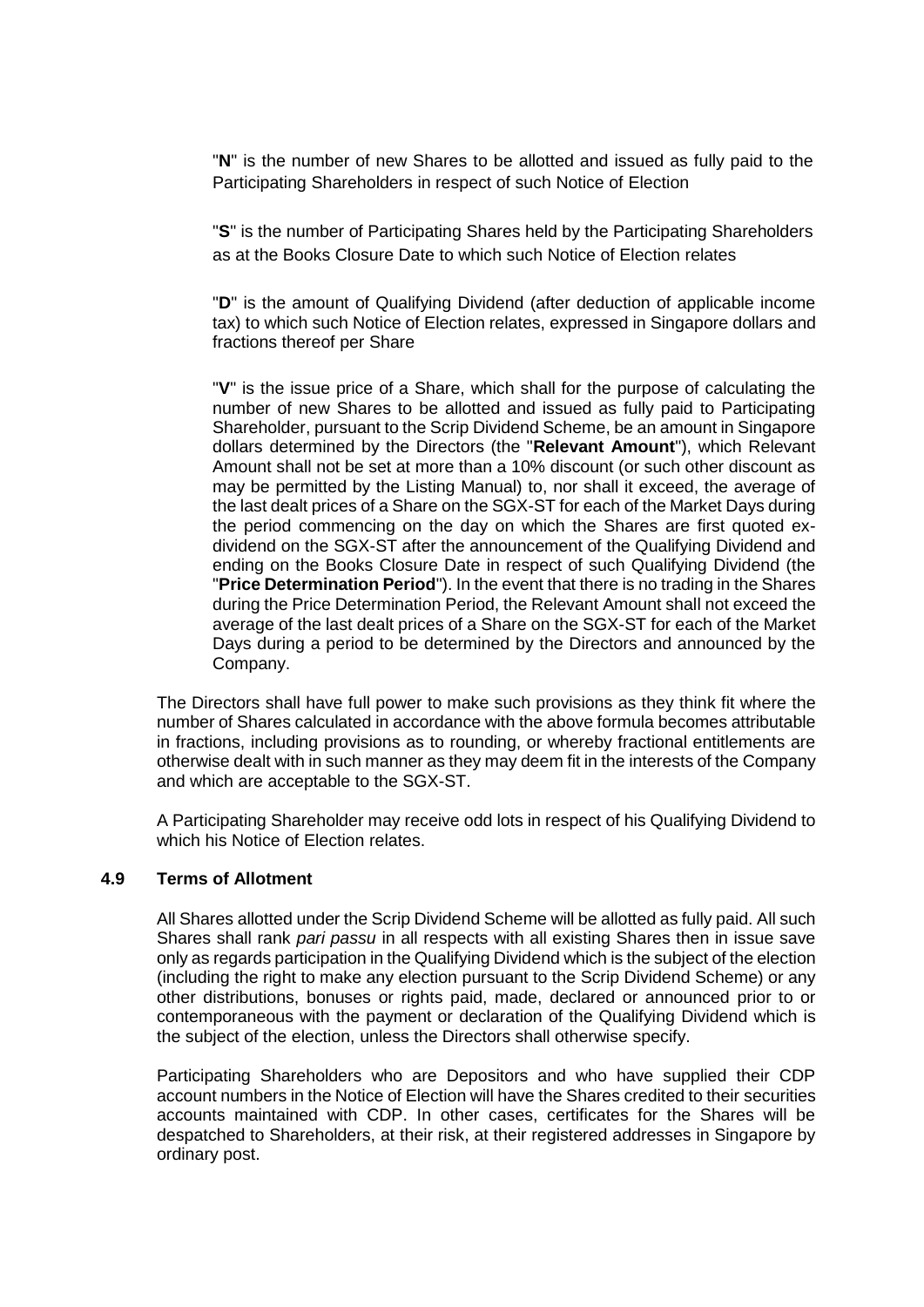## **4.10 Statement to Participating Shareholders**

The Company will send to each Participating Shareholder on or about each payment date for the Dividend which shall be a date not less than 30 Market Days but not more than 35 Market Days after the Books Closure Date for that Dividend, or such other period as the Directors may decide, a statement detailing, *inter alia*:

- (a) the number of the Participating Shares held by the Participating Shareholder as at the relevant Books Closure Date; and
- (b) the number of Shares to be allotted to the Participating Shareholder under the Scrip Dividend Scheme.

## **4.11 Costs to the Participating Shareholders**

Under the present law in Singapore, brokerage or other transaction costs and Singapore stamp duty will not be payable by Participating Shareholders on Shares allotted under the Scrip Dividend Scheme.

## **4.12 Cancellation of Application of the Scrip Dividend Scheme**

Notwithstanding any provision in these Terms and Conditions, if at any time after the Directors have determined that the Scrip Dividend Scheme shall apply to any particular Dividend and before the allotment and issue of Shares in respect of that Dividend, the Directors shall consider that by reason of any event or circumstance (whether arising before or after such determination) or by reason of any matter whatsoever it is no longer expedient or appropriate to implement the Scrip Dividend Scheme in respect of such Dividend, the Directors may, at their absolute discretion and as they may deem fit in the interest of the Company and without assigning any reason therefor, cancel the application of the Scrip Dividend Scheme to the Dividend. In such event, the Dividend shall be paid in cash to Shareholders in the usual manner.

#### **4.13 Modification and Termination of the Scrip Dividend Scheme**

The Scrip Dividend Scheme may be modified or terminated at any time and in any manner by the Directors as they deem fit on giving notice in writing to all Shareholders, except that no material modification shall be made without the prior written approval of the SGX-ST (if required).

#### **4.14 General Administration of the Scrip Dividend Scheme**

While Shares which a Participating Shareholder has nominated as participating in the Scrip Dividend Scheme are subject to a charge or lien in favour of the Company, they shall unless:

- (a) otherwise provided in the terms and conditions of issue thereof; or
- (b) the Directors otherwise determine.

be treated as if the relevant Participating Shareholder had, in relation to such Shares, not elected to so participate.

The Directors may implement the Scrip Dividend Scheme in the manner they deem fit.

The Directors have the power to:

(a) determine procedures, rules and regulations for administration of the Scrip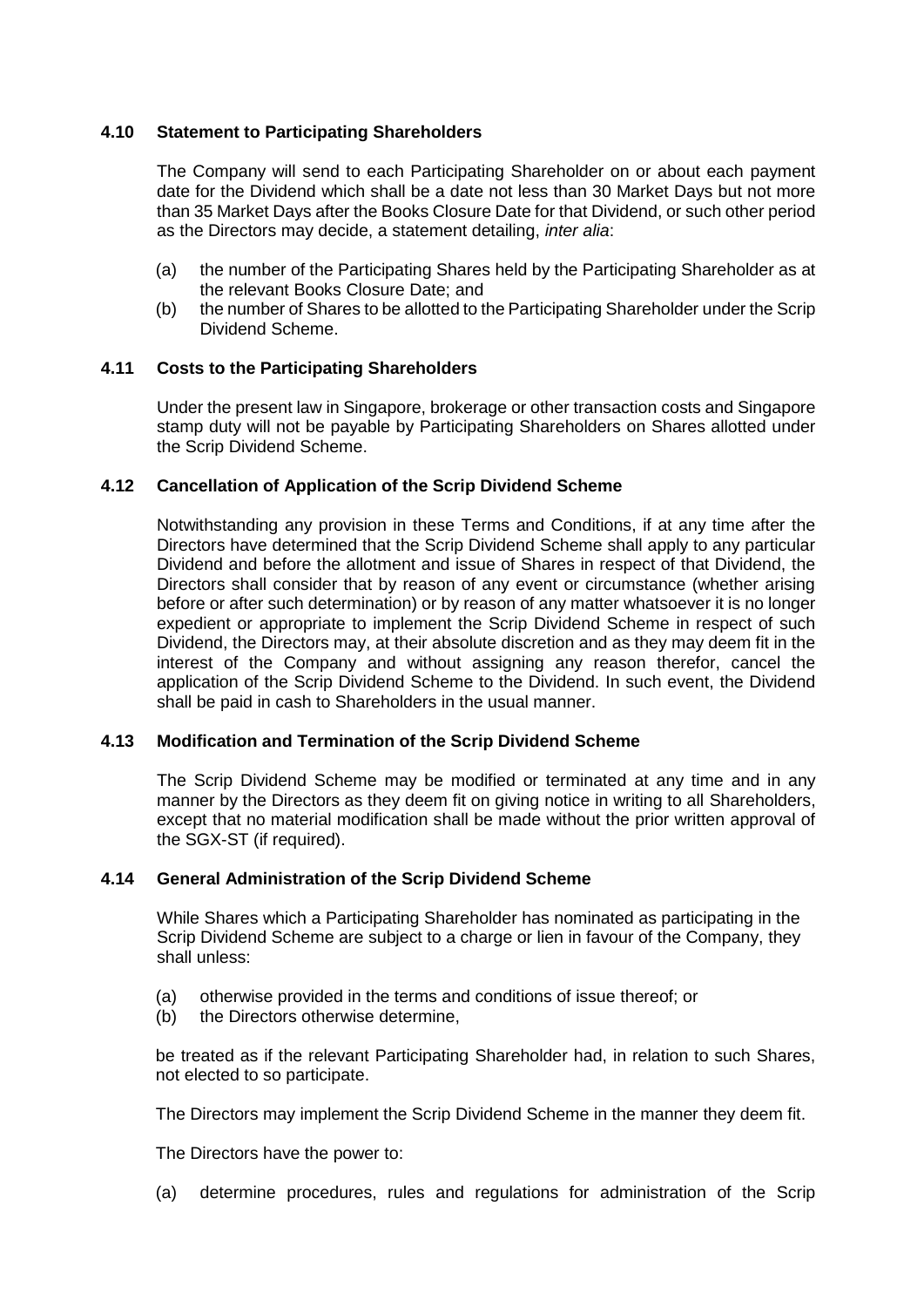Dividend Scheme consistent with these Terms and Conditions;

- (b) settle in such manner as they think fit any difficulty, anomaly or dispute (including relating to the interpretation of any provision, regulation or procedure or as to any rights under the Scrip Dividend Scheme) which may arise in connection with the Scrip Dividend Scheme, whether generally or in relation to any Participating Shareholder or any Shares and the determination of the Directors will be conclusive and binding on all Shareholders and other persons to whom the determination relates;
- (c) delegate to any one or more persons, for such period and on such conditions as the Directors may determine, the exercise of any of their powers or discretions under or in respect of the Scrip Dividend Scheme and references to a decision, opinion or determination of the Directors include a reference to the decision, opinion or determination of the person or persons to whom the Directors have delegated their authority for the purposes of administering the Scrip Dividend Scheme; and
- (d) waive strict compliance by the Company or any Shareholder with any of these Terms and Conditions unless such waiver results or gives rise or may result or may give rise to breach of any statute, law or regulation in force in Singapore or any other relevant jurisdiction or by the Constitution of the Company.

## **4.15 Collection, Use and Disclosure of Personal Data**

For the purposes of implementing and administering the Scrip Dividend Scheme, responding to instructions or enquiries made or purportedly made by a Shareholder and enforcing rights or fulfilling obligations under any applicable laws, listing rules, regulations or guidelines or the terms and conditions of this Statement, the Company and/or CDP will collect, use and disclose the personal data of Shareholders who are individuals, as contained in each submitted Notice of Election or which is otherwise collected from Shareholders (or their authorised representatives) and public sources. Each Shareholder consents to the collection, use and disclosure of his personal data for all such purposes, including disclosure of data to related corporations of the Company, CDP and/or third parties who provide services to the Company and/or CDP, and to the collection, use and further disclosure by such parties for such purposes.

#### **4.16 Governing Law**

This Statement, the Scrip Dividend Scheme and the Terms and Conditions thereof shall be governed by, and construed in accordance with, the laws of Singapore.

#### **4.17 Exclusion of Third Party Rights**

A person who is not a party to these Terms and Conditions has no right under the Contracts (Right of Third Parties) Act, Chapter 53B of Singapore to enforce against the Company any of these Terms and Conditions.

#### **4.18 Take-Over Implications**

The attention of Shareholders is drawn to Rule 14 of the Take-over Code. In particular, a Shareholder should note that he may be under an obligation to extend a mandatory take-over offer for the Company if:

(a) he acquires, by participating in the Scrip Dividend Scheme in relation to any Qualifying Dividend, whether at one time or different times, Shares which (taken together with Shares held or acquired by him or persons acting in concert with him) carry 30% or more of the voting rights of the Company; or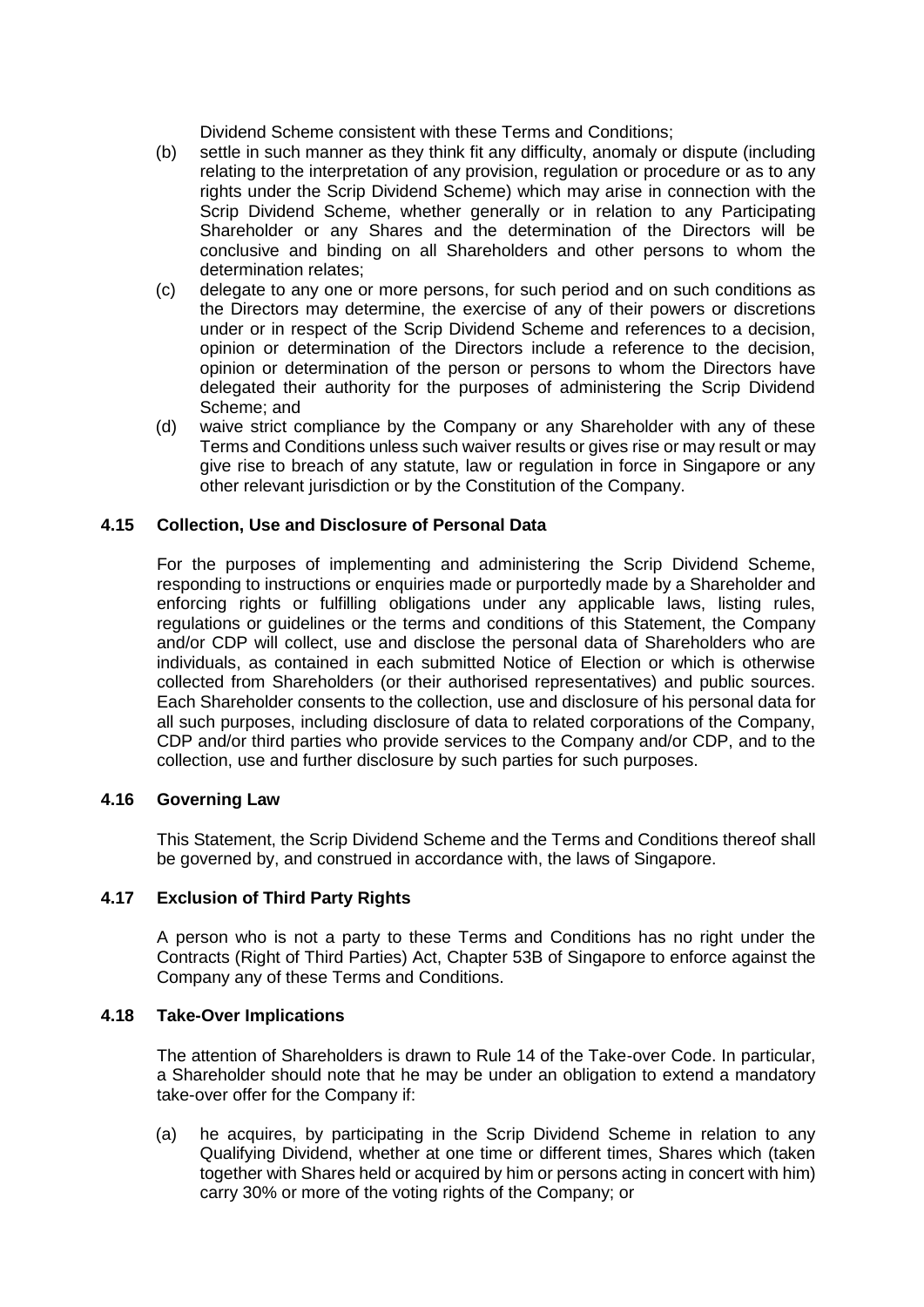(b) he, together with persons acting in concert with him, holds not less than 30% but not more than 50% of the voting rights of the Company and he, or any person acting in concert with him, acquires in any period of six (6) months additional Shares carrying more than 1% of the voting rights of the Company by participating in the Scrip Dividend Scheme in relation to any Qualifying Dividend or otherwise.

The statements herein do not purport to be a comprehensive or exhaustive description of all the relevant provisions of, or all implications that may arise under, the Take-over Code. Shareholders who are in doubt as to whether they would incur any obligation to make a mandatory offer under the Take-over Code as a result of any acquisition of Shares through their participation in the Scrip Dividend Scheme are advised to consult their professional advisers and/or the Securities Industry Council at the earliest opportunity.

# **5. SHAREHOLDERS' APPROVAL FOR ISSUANCE OF NEW SHARES**

The allotment and issue of new Shares pursuant to the Scrip Dividend Scheme is subject to the approval of the Shareholders. The authority to issue new Shares under the Scrip Dividend Scheme may be in the form of specific Shareholders' approval pursuant to Section 161 of the Act or the Company may otherwise rely on a valid general mandate granted by the Shareholders to the Directors pursuant to Section 161 of the Act and Rule 806 of the Listing Manual of the SGX-ST.

## **6. APPLICATION FOR LISTING OF NEW SHARES ON THE SGX-ST**

The Company shall make the necessary application(s) for the listing of the new Shares to be issued for the purposes of, in connection with or where contemplated by, the Scrip Dividend Scheme. Any approval in-principle of the SGX-ST for listing of such new Shares is not to taken as an indication of the merits of the Scrip Dividend Scheme, the new Shares, the Company or its subsidiaries.

## **7. TAXATION**

The Company takes no responsibility for the taxation liabilities of Participating Shareholders or the tax consequences of any election made by Shareholders. As individual circumstances and laws vary considerably, specific taxation advice should be obtained by Shareholders if required.

The Company takes no responsibility for the correctness or accuracy of any information as to taxation liability set out in this Statement.

As a general indication, however, it is understood that as at the date of this Statement, under tax legislation in Singapore, a Shareholder's Singapore tax liability in relation to the Dividends received will not alter, nor is there any tax advantage to be gained, by reason of having elected to participate in the Scrip Dividend Scheme.

# **8. INCOME TAX**

The Company will deduct all income tax required to be deducted from the Qualifying Dividends (if any) in accordance with applicable law. Certificates of income deductions will be sent to Participating Shareholders in the usual manner.